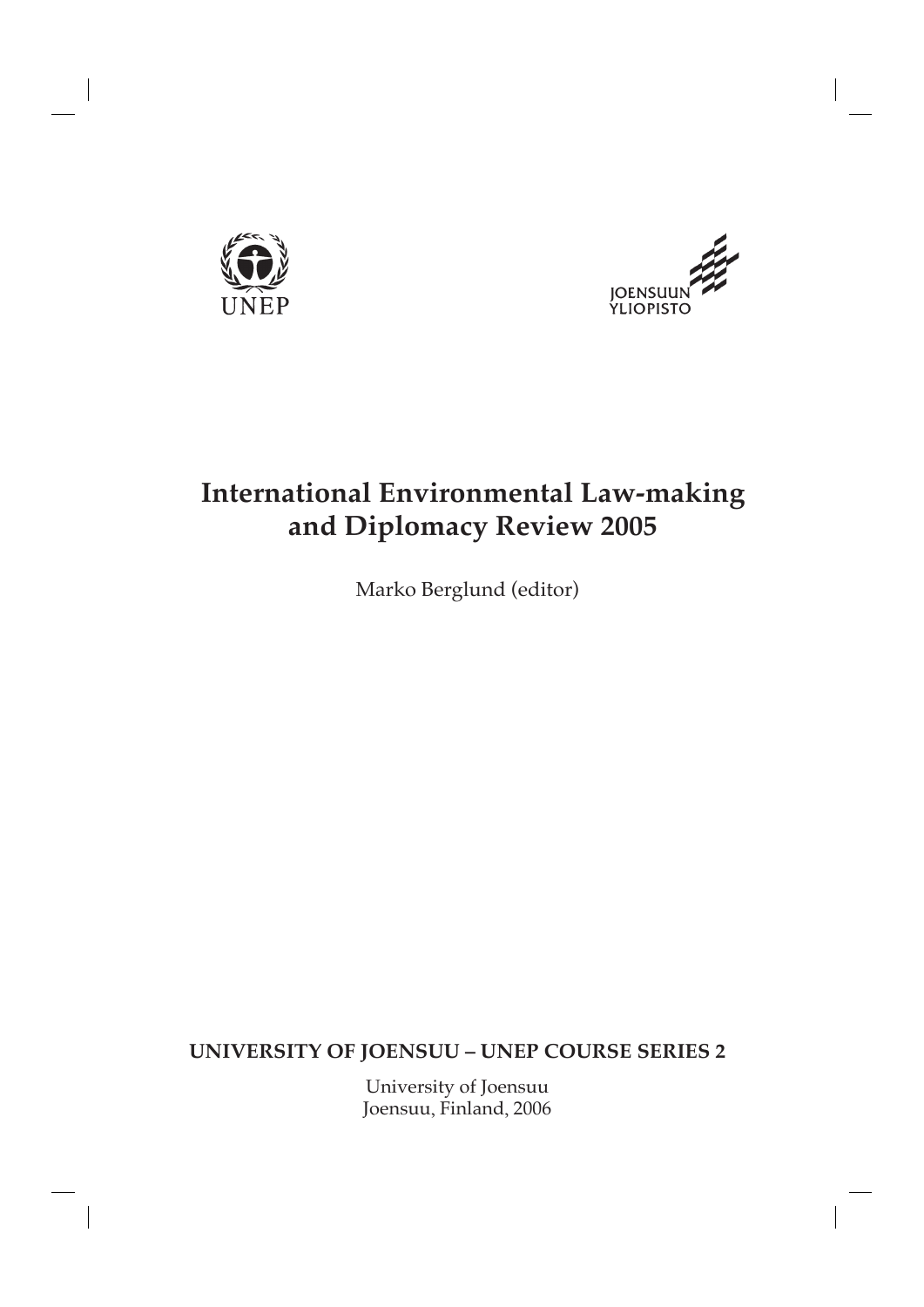University of Joensuu – UNEP Course Series 2

| Publisher                  | University of Joensuu<br>Department of Law<br>P.O.Box 111, FIN-80101 JOENSUU, FINLAND                                                                                                                                            |
|----------------------------|----------------------------------------------------------------------------------------------------------------------------------------------------------------------------------------------------------------------------------|
| Editor                     | Marko Berglund                                                                                                                                                                                                                   |
| Editorial<br>Board         | Tuomas Kuokkanen, Elizabeth Maruma Mrema,<br>Akpezi Ogbuigwe, Barbara Ruis                                                                                                                                                       |
| Contact                    | Joensuu University Library/Sales of Publications<br>P.O Box 107, FIN-80101 JOENSUU, FINLAND<br>+358 13 251 2652, +358 13 251 4509<br>$Tel.$ :<br>+358 13 251 2691<br>Fax:<br>E-mail: joepub@joensuu.fi<br>www.joensuu.fi/library |
|                            | United Nations Environment Programme (UNEP)<br>Division of Environmental Policy Implenentation (DEPI)<br>P.O. Box 30552, 00100 Nairobi, Kenya<br>E-mail: envedu@unep.org<br>www.unep.org/training                                |
| Exchanges                  | Joensuu University Library/Exchanges<br>P.O. Box 107, FIN-80101 JOENSUU, FINLAND<br>Tel:<br>+358 13 251 2677<br>+358 13 251 2691<br>Fax:<br>E-mail: vaihdot@joensuu.fi                                                           |
| <b>ISBN</b><br><b>ISSN</b> | 952-458-811-0<br>1795-6706                                                                                                                                                                                                       |
| Cover Design               | Leea Wasenius                                                                                                                                                                                                                    |
| Layout                     | Mikael Rehn                                                                                                                                                                                                                      |
|                            | Nord Print Oy<br>Helsinki 2006                                                                                                                                                                                                   |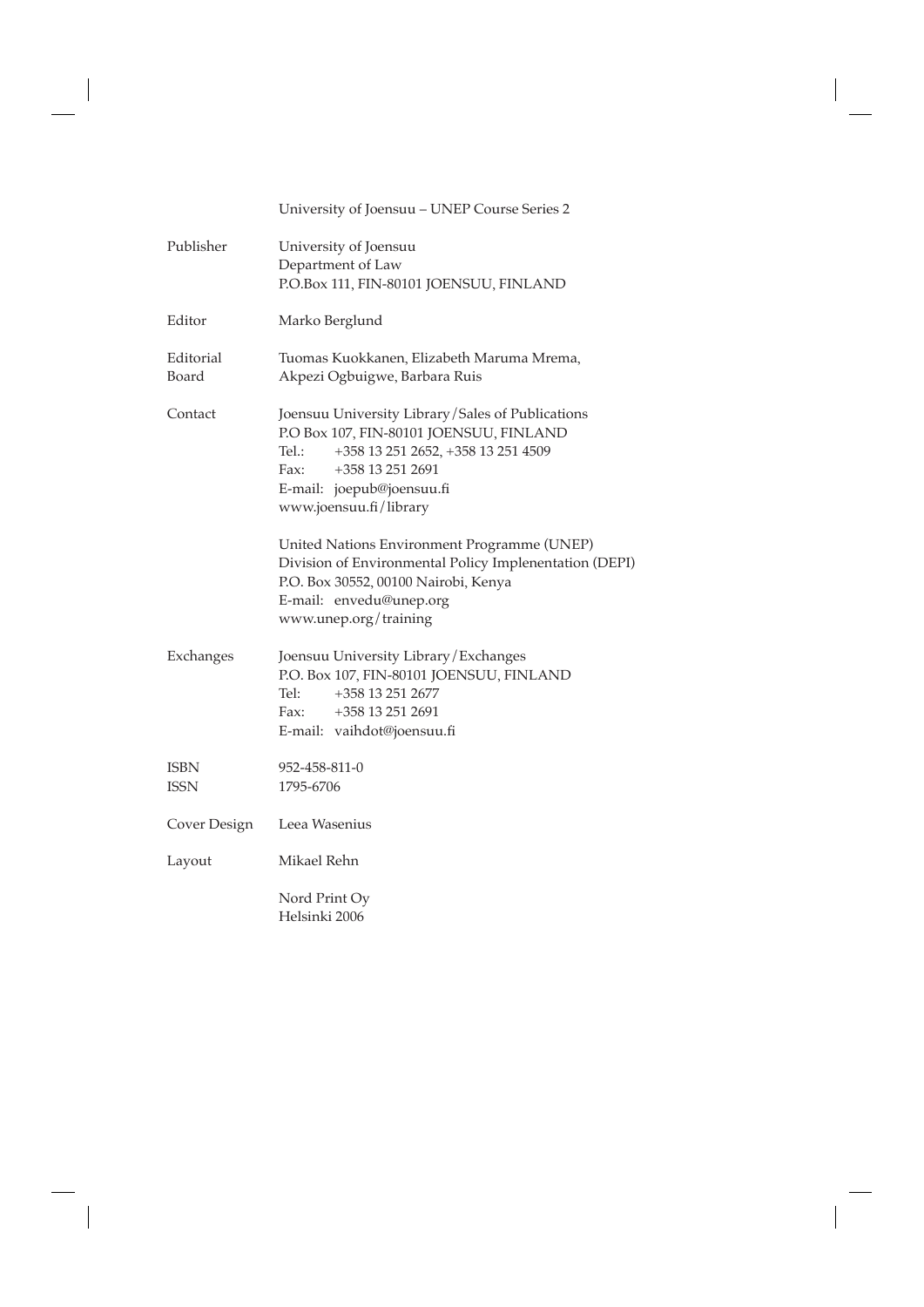### **Contents**

| Part I                                                                                                                            |
|-----------------------------------------------------------------------------------------------------------------------------------|
|                                                                                                                                   |
| The Stockholm Conference<br>and the Birth of the United Nations Environment Programme3<br>Donald Kaniaru                          |
| The Role of the United Nations Environment<br>Programme in Promoting International Environmental Governance23<br>Shafqat Kakakhel |
| Financing for Sustainable Development: The Global Environment Facility43<br>Ahmed Djoghlaf                                        |
| Frits Schlingemann                                                                                                                |
| Part II                                                                                                                           |
| <b>Individuals and Disasters:</b><br>The Past and the future of international environmental law71<br><b>Ed Couzens</b>            |
| Background and Evolution of the<br>Principle of Permanent Sovereignty over Natural Resources97<br>Tuomas Kuokkanen                |
| International Law-making<br>Ivana Zovko                                                                                           |
| Cross-cutting Issues in Compliance with<br>and Enforcement of Multilateral Environmental Agreements129<br>Elizabeth Maruma Mrema  |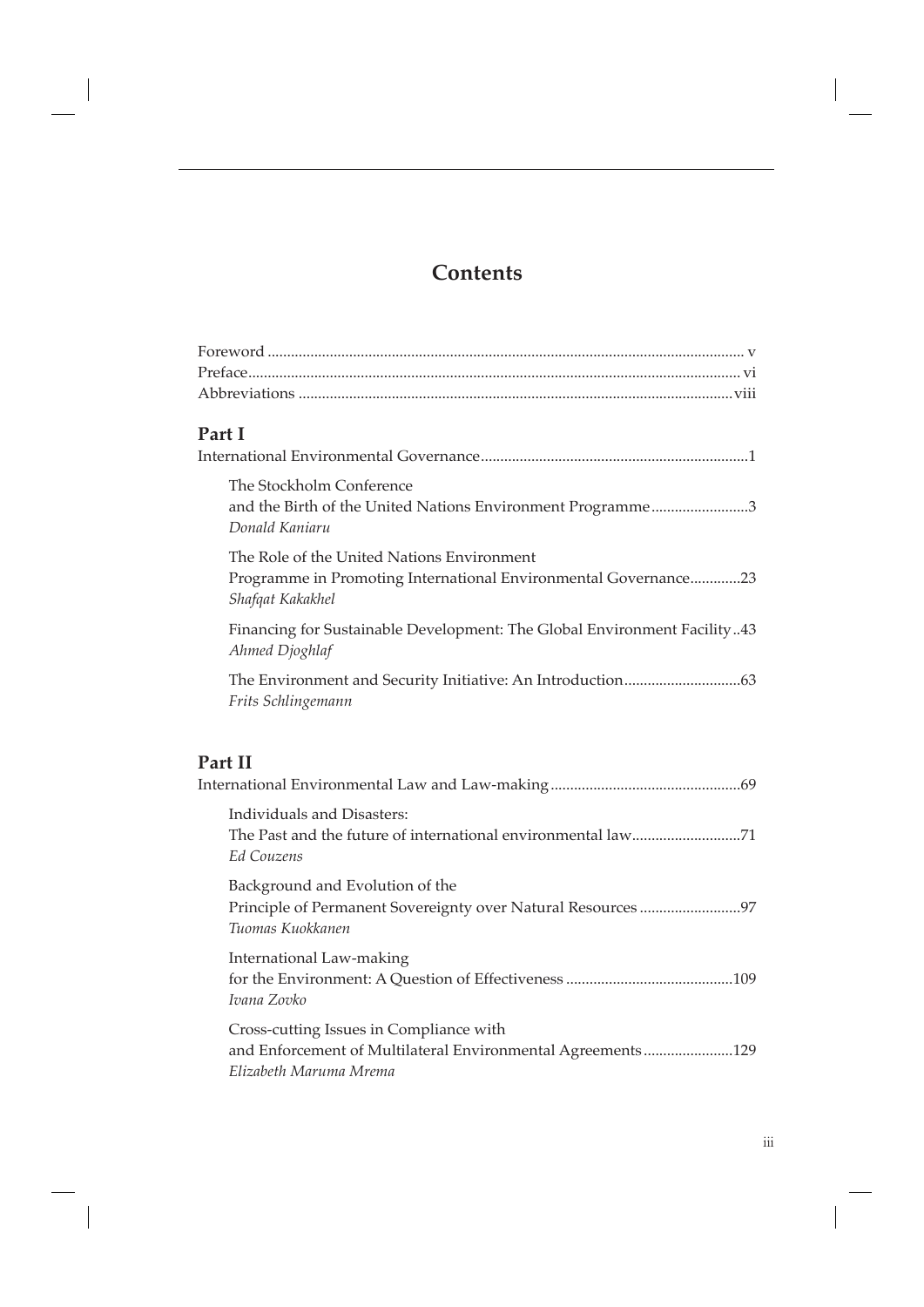| Theory and Practice of Non-state Participation          |
|---------------------------------------------------------|
| in Environmental and Forest-related Decision-making 155 |
| Tim Cadman                                              |
| The United Nations Decade of                            |
|                                                         |
| Akpezi Ogbuigwe                                         |

# **Part III**<br>Special Tl

| Michael Kidd                                                                                                                                         |  |
|------------------------------------------------------------------------------------------------------------------------------------------------------|--|
| Tiina Vähänen                                                                                                                                        |  |
| The United Nations Forum on Forests: Building a stronger regime 223<br>Pekka Patosaari                                                               |  |
| The Position of African Countries within the International<br>Forest Process Regarding a Legally Binding Instrument,<br>Barbara M.G.S Ruis           |  |
| Restricting the Import of Timber and Timber Products<br>Harvested through Illegal Logging: A Review of relevant<br>Marc Pallemaerts and Katia Bodard |  |
| Anders Portin                                                                                                                                        |  |

## **Part IV**

|                                                                                                                                  | 297   |
|----------------------------------------------------------------------------------------------------------------------------------|-------|
| Multilateral Negotiation Simulation Exercise:<br>The Sustainable management and conservation of forests299<br><b>Brook Boyer</b> |       |
| Bloc Negotiation Exercise: UN Framework Convention<br>Johannah Bernstein                                                         | . 311 |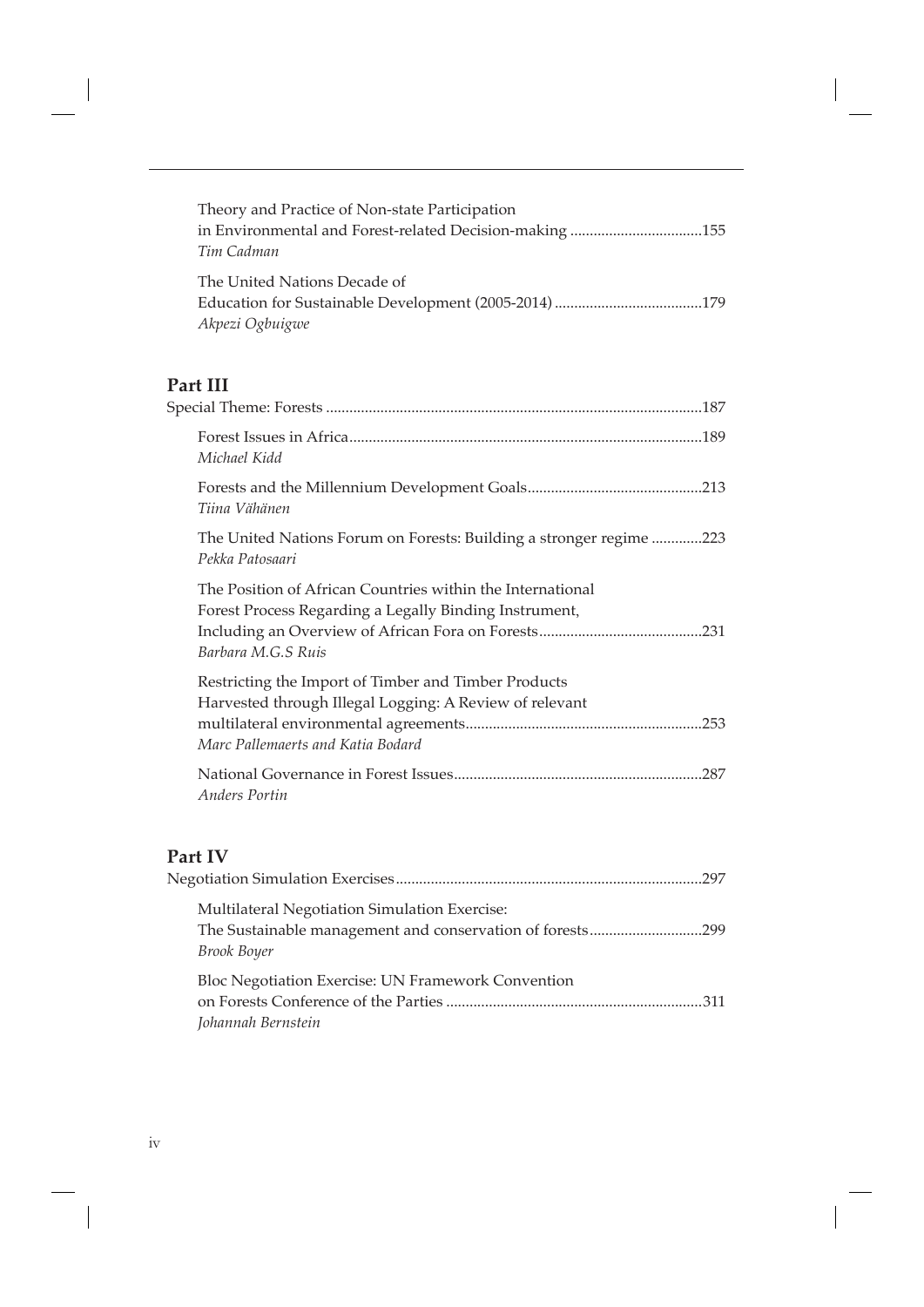#### **Foreword**

The articles in the present Review are based on lectures given during the second University of Joensuu – UNEP Course on International Environmental Law-making and Diplomacy, which was held from 14 to 26 August 2005 in Joensuu, Finland. The first Course was arranged in Joensuu in 2004. The proceedings of that course were published in the 2004 Review.<sup>1</sup>

The aim of the Course was to convey key tools and experiences in the area of international environmental law-making to present and future negotiators of multilateral environmental agreements. In addition, the Course served as a forum for fostering North-South co-operation and for taking stock of recent developments in the negotiation and implementation of multilateral environmental agreements and diplomatic practices in the field.

The Course is intended to be an annual event designed for experienced government officials engaged in international environmental negotiations. In addition, other stakeholders such as representatives of non-governmental organizations and the private sector may apply and be selected to attend the Course. Researchers and academics in the field are also eligible. Altogether 47 participants from 39 countries, with an equal distribution from the North and South, as well as between genders, participated in the second Course.

We would like to express our gratitude to all of those who contributed to the successful outcome of the second Course. It gives us great pleasure to recognize that the lectures and presentations given during the Course are now recorded in this Review. We are grateful that the authors were willing to take on an extra burden after the Course and transfer their presentations into article form thereby making the Review such a useful resource. In addition, we would like to thank Marko Berglund for skilful editing of the Review and the Editorial Board for providing guidance in the editing process. As we approach the third Course, we welcome the participation of the University of KwaZulu Natal, South Africa, in the project and look forward to the Course being held in South Africa in June/July 2007.

*Professor Perttu Vartiainen Shafqat Kakakhel*

Rector of the University of Joensuu Officer-in-Charge and Deputy Executive Director of UNEP

<sup>1</sup> For an electronic version of the 2004 Review please see the University of Joensuu – UNEP Course on International Law-making and Diplomacy website, www.joensuu.fi/unep/envlaw.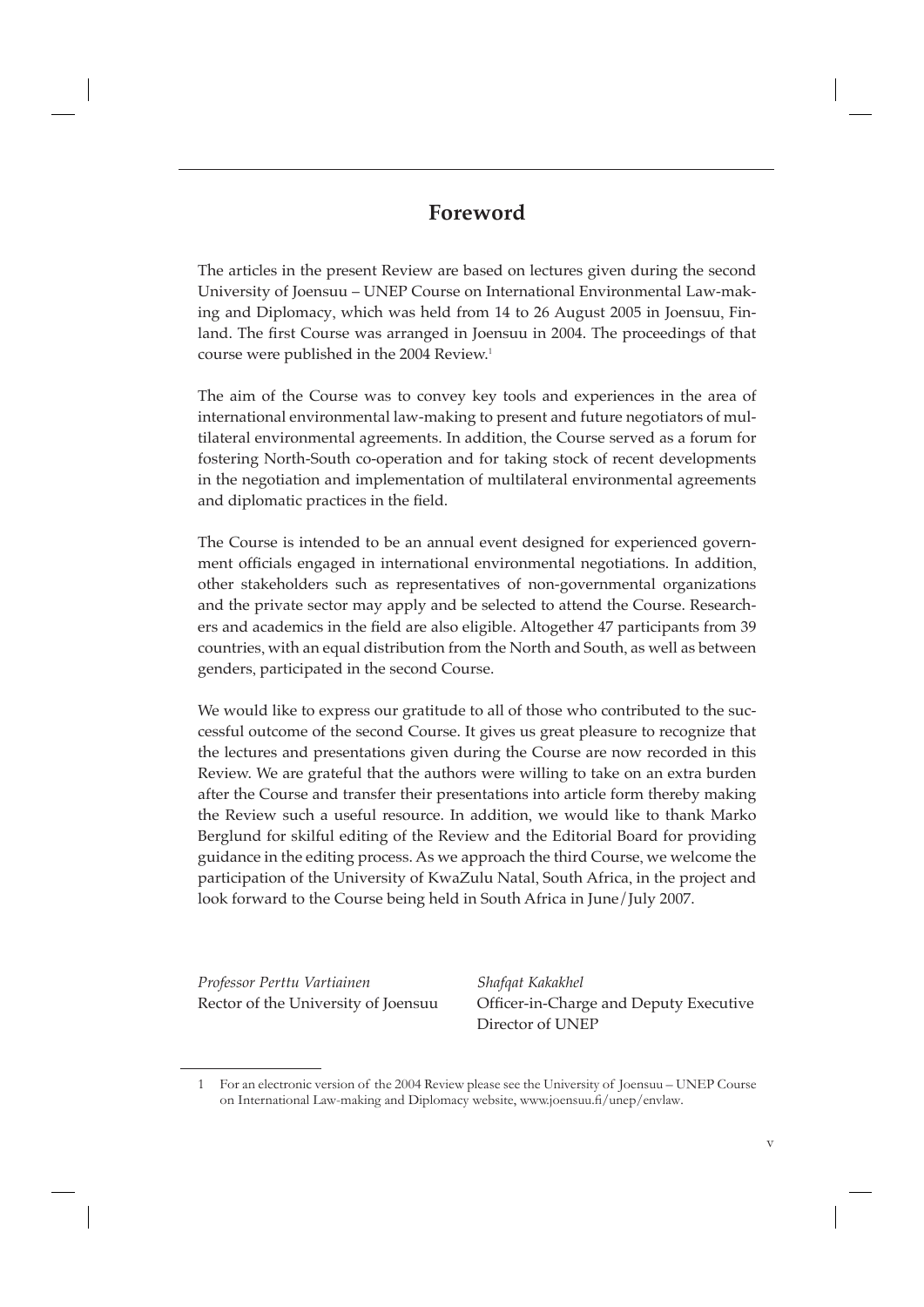#### **Preface**

The current Review seeks to provide practical guidance, professional perspective and historical background to practitioners, stakeholders and researchers working in the area of international environmental law-making and diplomacy. The Review highlights dominating doctrines, approaches and techniques in the field, including international environmental governance, sustainable development, international environmental law-making, environmental education and empowerment, and compliance. Moreover, the second volume focuses on forests as a special theme.

The lectures of the second University of Joensuu – UNEP Course on International Environmental Law-making and Diplomacy, from which the articles in the present Review emanate, were delivered by experienced hands-on diplomats, government officials and members of academia.<sup>1</sup> One of the main purposes of the Course was to take advantage of the practical experiences of experts working in the field of international environmental law-making and diplomacy. Consequently, the articles in this Review and the different approaches taken by the authors reflect the lecturers' and resource persons' diverse professional backgrounds. The editorial board of the Review also wished to give the opportunity for participants to the Course to submit papers. Two such articles are published in this year's Review. Overall, the articles in the Review represent various aspects of the broad and complex field of international environmental law-making and diplomacy.

Marko Berglund edited the Review and checked the style and content of the submissions. He also provided research assistance by checking, adding and editing references and footnotes. All Internet references were valid as of 31 March 2006.

The present Review is divided into four sections. Part I addresses general issues relating to international environmental governance. Donald Kaniaru's article addresses the period leading up to the Stockholm Conference and looks at the process leading to the birth of the United Nations Environment Programme (UNEP). Shafqat Kakakhel's article presents an overview of UNEP's role in international environmental governance from its birth through to the present day. Ahmed Djoghlaf focuses on the Global Environment Facility and its role in financing sustainable development. Looking at smaller-scale projects within international environmental governance, Frits Schlingemann introduces the Environment and Security Initiative.

Part II addresses international environmental law and law-making. By way of introduction, Ed Couzens presents international environmental law from a historic

<sup>1</sup> Information on the University of Joensuu – UNEP Course on International Environmental Lawmaking and Diplomacy is available at www.joensuu.fi/unep/envlaw.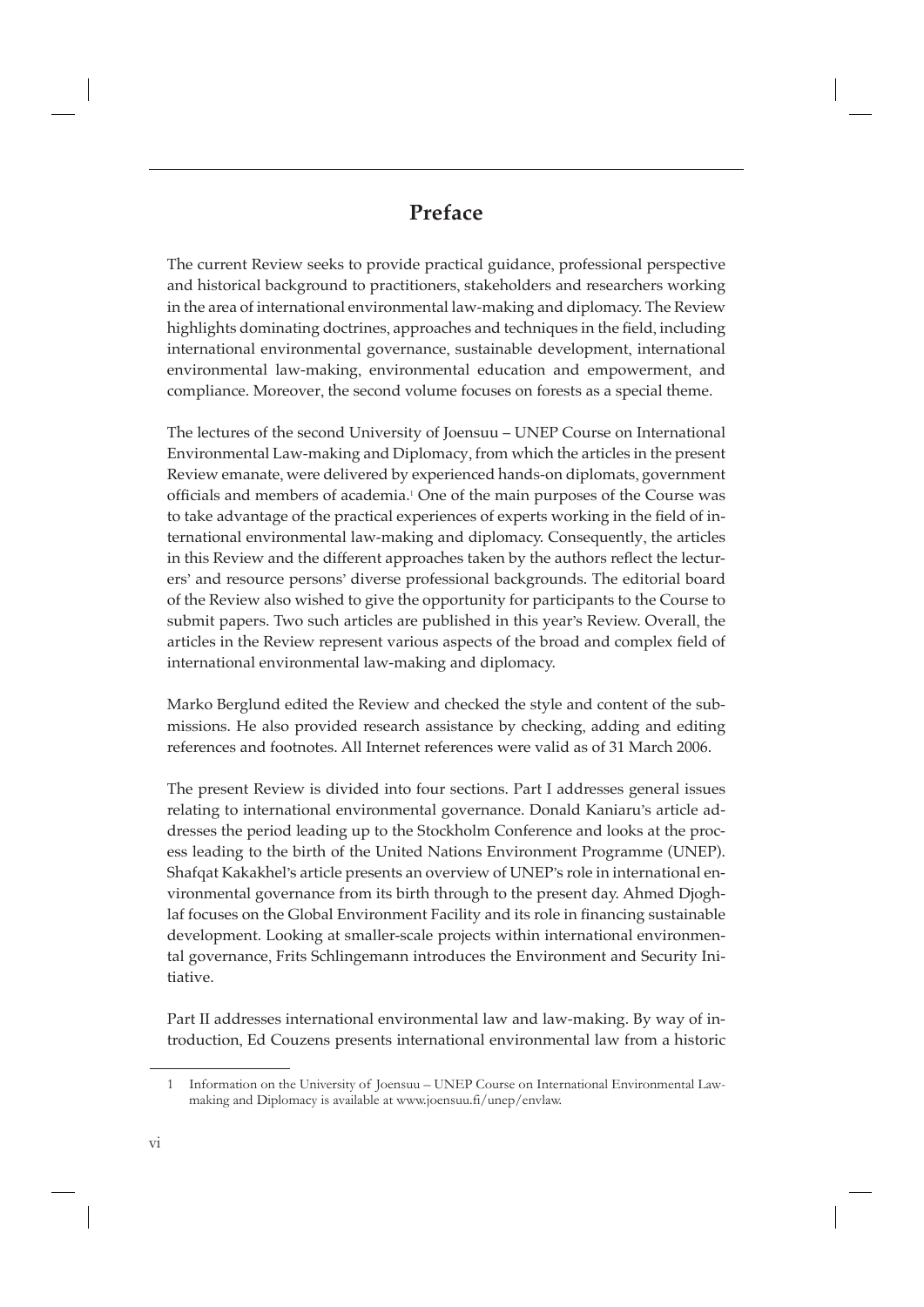perspective, looking at the role individuals and disasters have played in developing international environmental law. Tuomas Kuokkanen picks the principle of permanent sovereignty over natural resources and maps its evolution in the context of the law of natural resources and international environmental law. Addressing the theme of international environmental law-making more specifically, Ivana Zovko looks at regime effectiveness. Elizabeth Maruma Mrema also addresses the issue of effectiveness by looking at various ways to increase states' compliance with environmental regimes. Tim Cadman identifies the role of non-governmental organizations within international environmental law-making. To maximize the capacity of individuals and organizations to participate in environmental lawmaking, Akpezi Ogbuigwe focuses on the key role of education and introduces the UN Decade of Education for Sustainable Development.

Part III is dedicated to the special theme of the second University of Joensuu – UNEP Course: forests. Michael Kidd takes a regional approach and introduces forest issues from an African perspective. Tiina Vähänen continues by looking at the role forests can play in achieving the Millennium Development Goals. Pekka Patosaari then presents the current state of forest negotiations with an overview of the United Nations Forum on Forests. The focus again turns to Africa in Barbara Ruis' article in which she outlines African countries' position within the UNFF process. Marc Pallemaerts and Katia Bodard look at the illegal trade in tropical timber and identify possible avenues to explore in curbing it. Moving to the national level, Anders Portin introduces forest legislation and governance in Finland.

Part IV of the Review reflects the interactive nature of the Course. During the Course two negotiation simulation exercises were organized to introduce the participants to the real-life challenges facing negotiators of international environmental agreements. Participants were given individual instructions and a hypothetical country-specific negotiating mandate and were guided in the two simulation exercises. Excerpts of the exercises are reprinted in this Review. The comprehensive set of negotiating documents from both exercises is available on the Course website.

| Tuomas Kuokkanen                             |  |
|----------------------------------------------|--|
| Professor of international environmental law |  |
| University of Joensuu                        |  |

*Tuomas Kuokkanen Elizabeth Maruma Mrema* Senior Legal Officer DEC, UNEP

*Akpezi Ogbuigwe Barbara Ruis* Head, Environmental Education and Training Legal Officer DPDL, UNEP DPDL, UNEP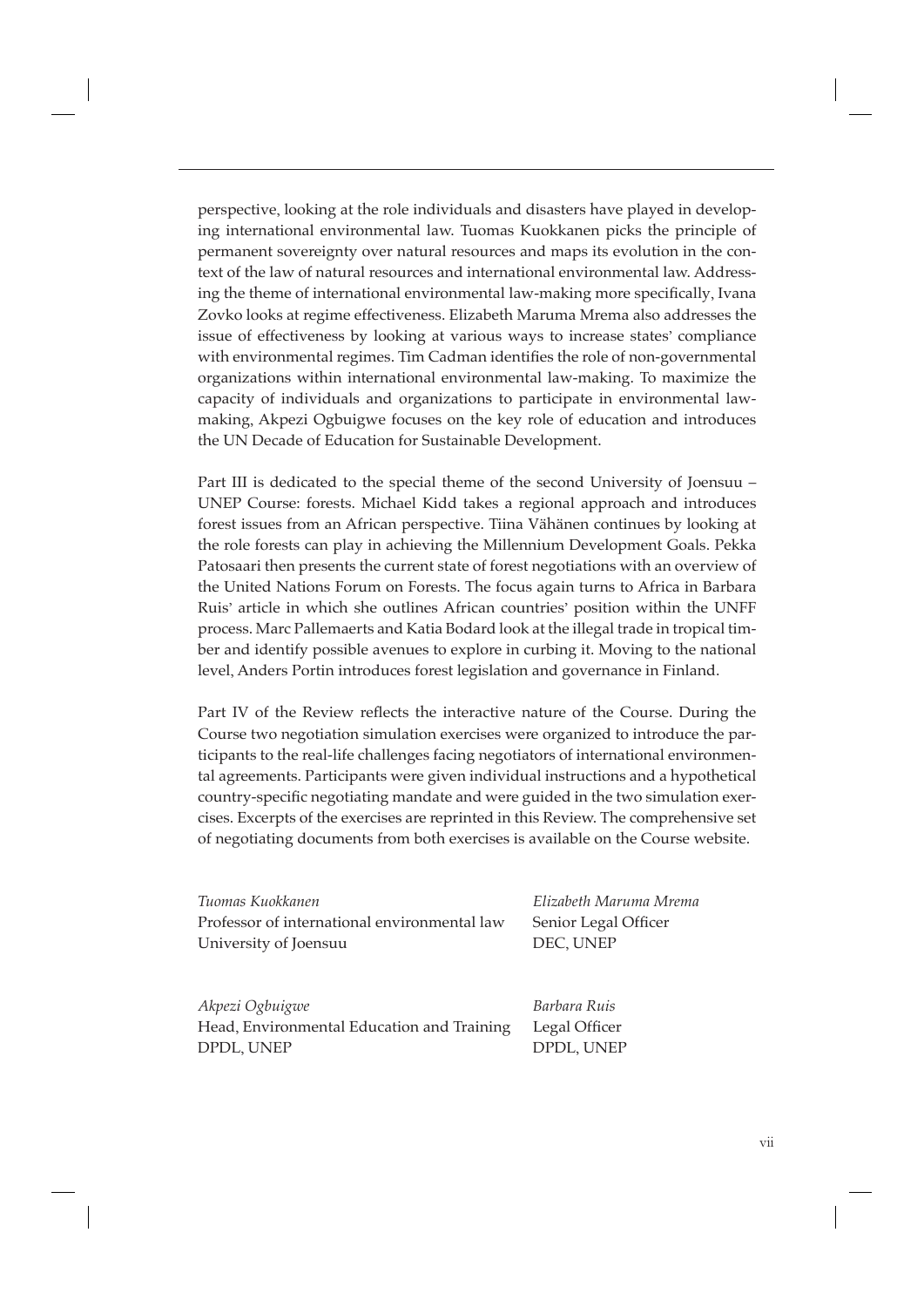### **Abbreviations**

| <b>ABS</b>     | Access and Benefit-sharing                                |
|----------------|-----------------------------------------------------------|
| <b>ACTS</b>    | African Centre for Technology Studies                     |
| ADB            | Asian Development Bank                                    |
| AFLEG          | African Ministerial Processes for Forest Law Enforcement  |
|                | and Governance                                            |
| <b>AFWC</b>    | African Forestry and Wildlife Commission                  |
| <b>AMCEN</b>   | African Ministerial Conference on the Environment         |
| <b>ATO</b>     | African Timber Organization                               |
| <b>CARPE</b>   | Central African Regional Program for the Environment      |
| <b>CBD</b>     | Convention on Biological Diversity                        |
| CBFP           | Congo Basin Forest Partnership                            |
| <b>CDM</b>     | Clean Development Mechanism                               |
| <b>CEFDHAC</b> | Conference on the Central African Moist Forest Ecosystems |
| <b>CEIT</b>    | Countries with economies in transition                    |
| <b>CILSS</b>   | Interstate Committee to Fight Drought in the Sahel        |
| <b>CITES</b>   | Convention on International Trade in Endangered           |
|                | Species of Wild Flora and Fauna                           |
| COMESA         | Common Market for Eastern and Southern Africa             |
| <b>COMIFAC</b> | <b>Central African Forests Commission</b>                 |
| <b>COP</b>     | Conference of the Parties                                 |
| <b>CPF</b>     | Collaborative Partnership on Forests                      |
| <b>CSD</b>     | Commission on Sustainable Development                     |
| <b>EBRD</b>    | European Bank for Reconstruction and Development          |
| <b>ECOSOC</b>  | United Nations Economic and Social Council                |
| <b>ECOWAS</b>  | Economic Community of West African States                 |
| EU             | European Union                                            |
| <b>FAO</b>     | Food and Agriculture Organization                         |
| <b>FLEG</b>    | Forest Law Enforcement and Governance                     |
| <b>FSC</b>     | Forest Stewardship Council                                |
| <b>GATT</b>    | General Agreements on Tariffs and Trade                   |
| GC/GMEF        | Governing Council/Global Ministerial Environment Forum    |
| <b>GEF</b>     | Global Environment Facility                               |
| <b>IADB</b>    | Inter-American Development Bank                           |
| ICJ            | <b>International Court of Justice</b>                     |
| <b>IFF</b>     | Intergovernmental Forum on Forests                        |
| IGO            | Intergovernmental organization                            |
| $\rm ILO$      | <b>International Labour Organization</b>                  |
| <b>IMO</b>     | <b>International Maritime Organization</b>                |
| <b>INECE</b>   | International Network on Environmental                    |
|                | Compliance and Enforcement                                |
| IPF            | Intergovernmental Panel on Forests                        |
|                |                                                           |

viii

 $\overline{\phantom{a}}$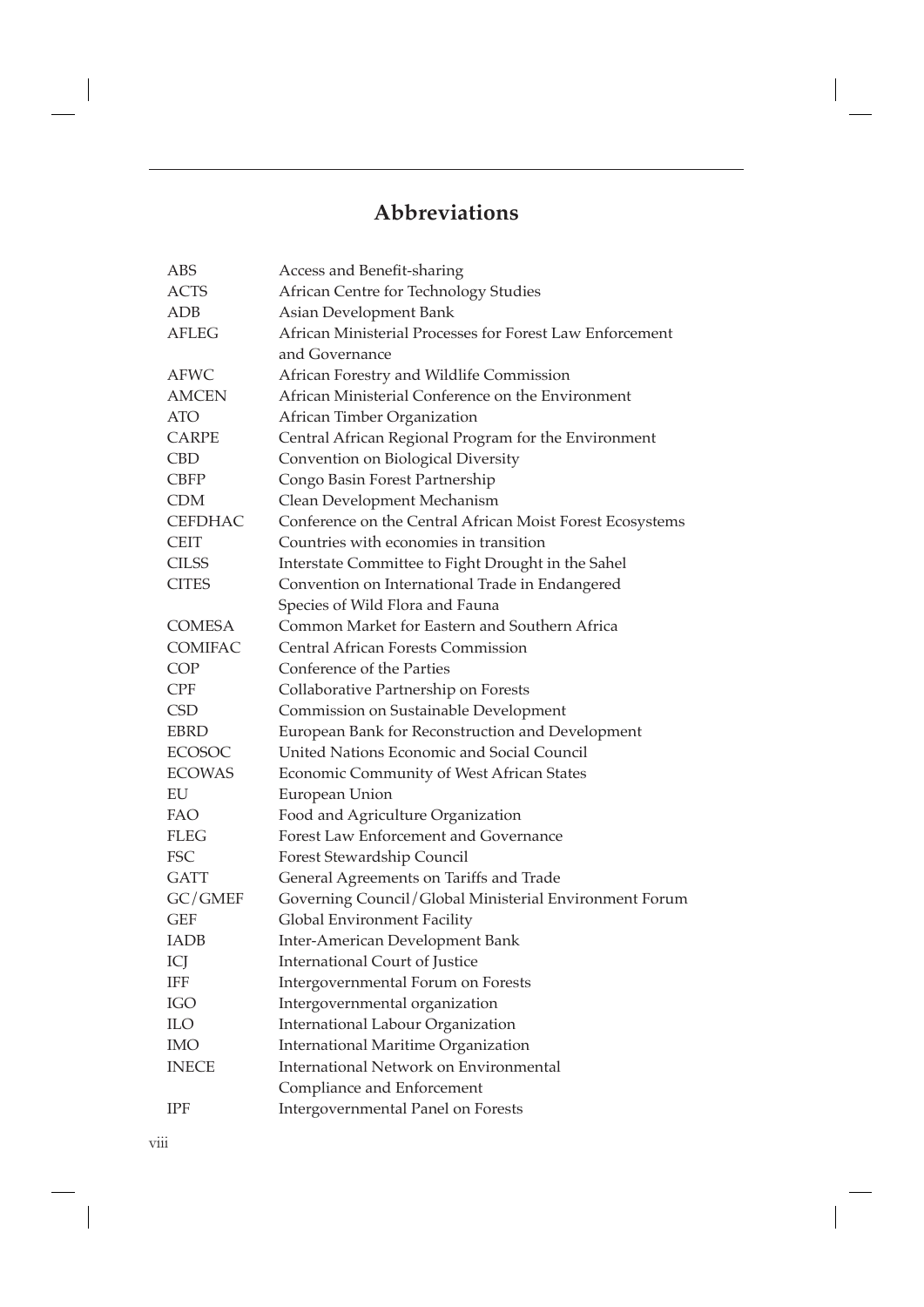| <b>ITTA</b>   | <b>International Tropical Timber Agreement</b>           |
|---------------|----------------------------------------------------------|
| <b>ITTO</b>   | International Tropical Timber Organization               |
| <b>IUCN</b>   | <b>World Conservation Union</b>                          |
| <b>MDG</b>    | Millennium Development Goal                              |
| <b>MEA</b>    | Multilateral environmental agreement                     |
| <b>MOP</b>    | Meeting of the Parties                                   |
| <b>MOU</b>    | Memorandum of Understanding                              |
| <b>NEPAD</b>  | New Partnership for Africa's Development                 |
| <b>NFP</b>    | National Forest Programme                                |
| NGO           | Non-governmental organization                            |
| <b>ODA</b>    | <b>Official Development Assistance</b>                   |
| <b>OECD</b>   | Organization for Economic Co-operation and Development   |
| PCIJ          | Permanent Court of International Justice                 |
| PIC           | <b>Prior Informed Consent</b>                            |
| POP           | Persistent Organic Pollutant                             |
| <b>PPA</b>    | Programme on Protected Areas                             |
| <b>SADC</b>   | Southern African Development Community                   |
| <b>SFM</b>    | Sustainable Forest Management                            |
| <b>STAP</b>   | Scientific and Technical Advisory Panel                  |
| <b>UNCED</b>  | United Nations Conference on Environment and Development |
| <b>UNCHE</b>  | United Nations Conference on the Human Environment       |
| <b>UNCLOS</b> | United Nations Convention on the Law of the Sea          |
| <b>UNCTAD</b> | United Nations Conference on Trade and Development       |
| <b>UNDP</b>   | United Nations Development Programme                     |
| <b>UNECE</b>  | United Nations Economic Commission for Europe            |
| <b>UNEP</b>   | United Nations Environment Programme                     |
| UNEP/ROE      | United Nations Environment Programme/                    |
|               | Regional Office for Europe                               |
| <b>UNESCO</b> | United Nations Educational, Scientific                   |
|               | and Cultural Organization                                |
| <b>UNFCCC</b> | United Nations Framework Convention on Climate Change    |
| <b>UNFF</b>   | United Nations Forum on Forests                          |
| <b>UNGA</b>   | <b>United Nations General Assembly</b>                   |
| <b>UNIDO</b>  | United Nations Industrial Development Organization       |
| <b>UNITAR</b> | United Nations Institute for Training and Research       |
| <b>WCED</b>   | World Commission on Environment and Development          |
| <b>WCMC</b>   | World Conservation and Monitoring Centre                 |
| <b>WCPA</b>   | World Commission on Protected Areas                      |
| WRI           | World Resources Institute                                |
| <b>WSSD</b>   | World Summit on Sustainable Development                  |
| <b>WTO</b>    | World Trade Organization                                 |